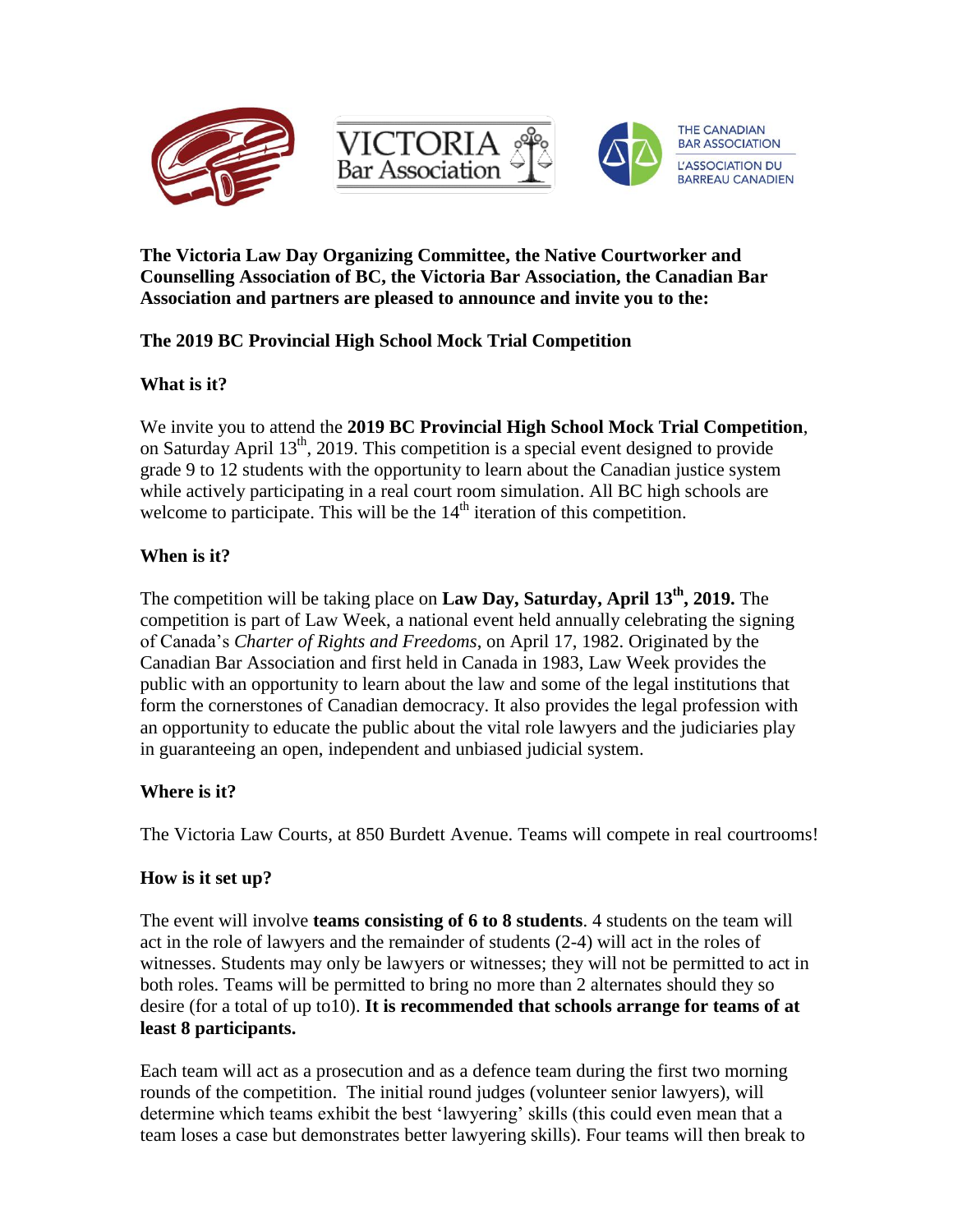a semi-final round, with the top two teams moving on to the finals to compete for the Provincial Mock Trial Trophy, with a real judge presiding, along with a jury comprised of local volunteer lawyers.

#### **Accommodation and Transportation**

Teams are responsible for arranging their own transport and accommodation. Given the requirements of travel, some teams may need to arrive a day early or leave a day late. The tournament does not have accommodation, however, we suggest the Marriott Inner Harbour Hotel, which is not too far from the Victoria Courthouse.

#### **Something Special This Year**

We are very excited that this year, the Native Courtworker and Counselling Association of BC (NCCABC) is celebrating their 45th Anniversary, and to celebrate will be catering Law Day and our competition (with delicious stew and fry bread). The NCCABC acts as a "A Helping Hand to Justice" for all Indigenous people across the province of British Columbia, providing culturally appropriate justice and health related services. We are thankful for their support and appreciative of all the work they do in our courts.

This year we have been able to significantly reduce registration costs. We have adjusted our schedule from previous years to include a Traditional Welcome to Lekwungen Territory, which will occur before the start of the first round, but after registration and the introductory briefing.

## **Method of Preparation**

Official rules, professional codes of conduct, and detailed briefs and depositions will all be made available on the DSABC website and through email to registrants on March 1, 2019. If you have any questions about any of these documents, the competition rules, or how the competition proceeds, please contact the lead organizer, Dr. Teale Phelps Bondaroff (778-678-8325, [tealepb@gmail.com\)](mailto:tealepb@gmail.com).

It is then highly recommended that your team garner the assistance of a local and active courtroom lawyer to familiarize you with legal procedure and strategy. The Victoria Bar Association has generously offered to assist teams with finding a lawyer to help teams prepare for the competition. If you would like the assistance of a local lawyer to help coach and/or train your team, please contact Aesha Faux on the Law Day Committee [\(afaux@victoriafamilylaw.ca\)](mailto:afaux@victoriafamilylaw.ca) to get connected.

It is the competition organizers' desire to have as widespread participation in this tournament as possible, and so if there is anything we can do to help you successfully set up and prepare your team, please let us know. The tournament is open to all high school students in BC (Grades 9 to 12), and to teams representing BC high schools. Due to limited court room space, the tournament organizers reserve the right to limit the number of teams registered per school.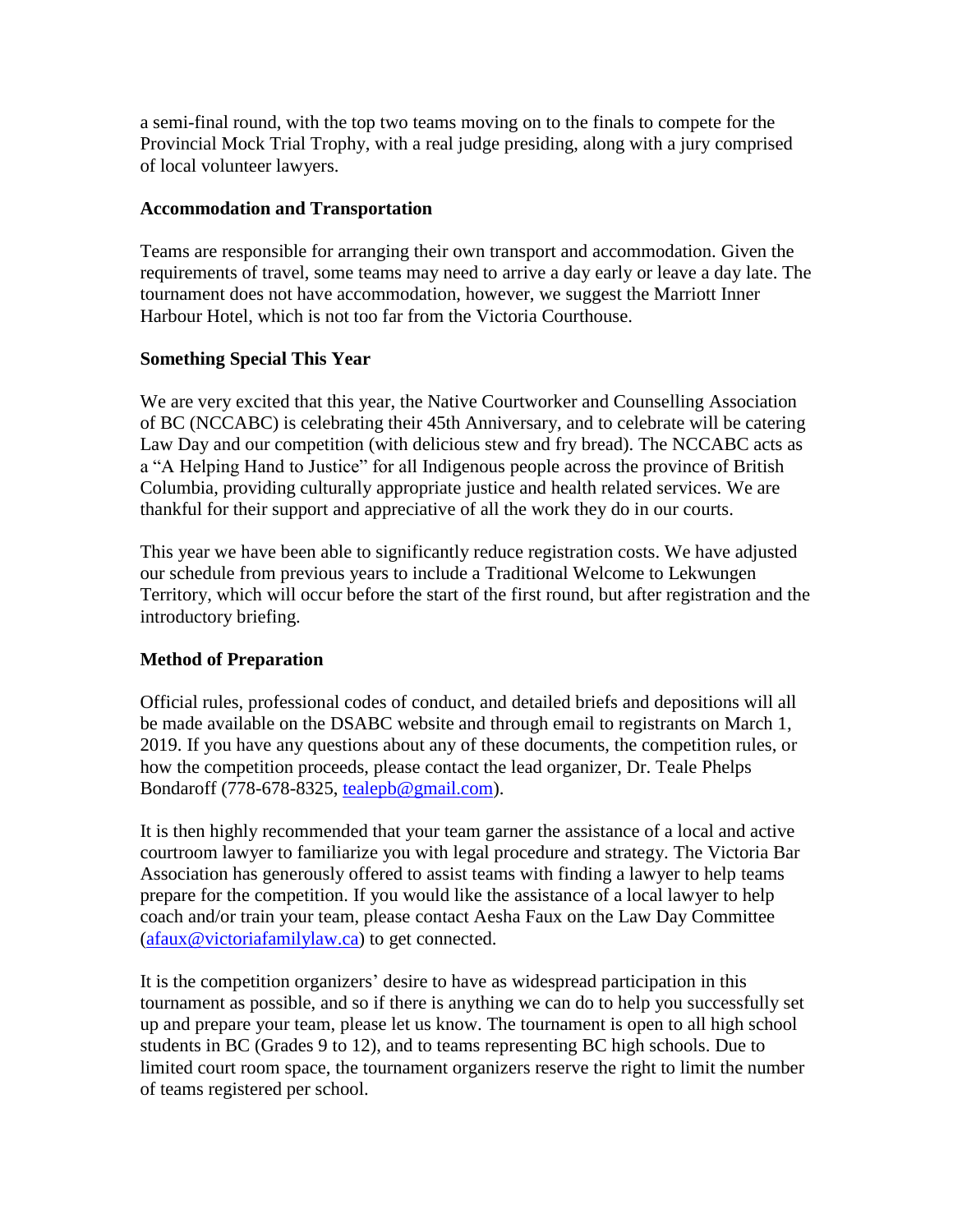Please note that registration includes a catered lunch. Please indicate any dietary restrictions of participants on the registration form, and likewise indicate the number of coaches attending with the team to we may arrange for the correct number of meals.

# **Summary: 2019 Vancouver Island Mock Trial Competitions**

- Start Time 8:30 a.m., Saturday April  $13<sup>th</sup>$ , 2019
- Location –Victoria Law Courts, Victoria, B.C. (location, see above)
- **\$150 per team, cheques made out to 'The Victoria Bar Association.'** And mailed to:

Teale Phelps Bondaroff #502 – 3252 Glasgow Ave. Victoria, BC, V8X 1M2

 **Registration is open until Friday, March 29th , at 3:30 pm.** No registrations will be accepted after this point, as we will need to book courtrooms and recruit judges/lawyers. **Registration will only be complete upon receipt of your payment, and payment must be submitted prior to the registration deadline or teams will not be considered as registered.**

**Questions or complications? Contact Dr. Teale Phelps Bondaroff, [tealepb@gmail.com](mailto:tealepb@gmail.com) or 778-678-8325**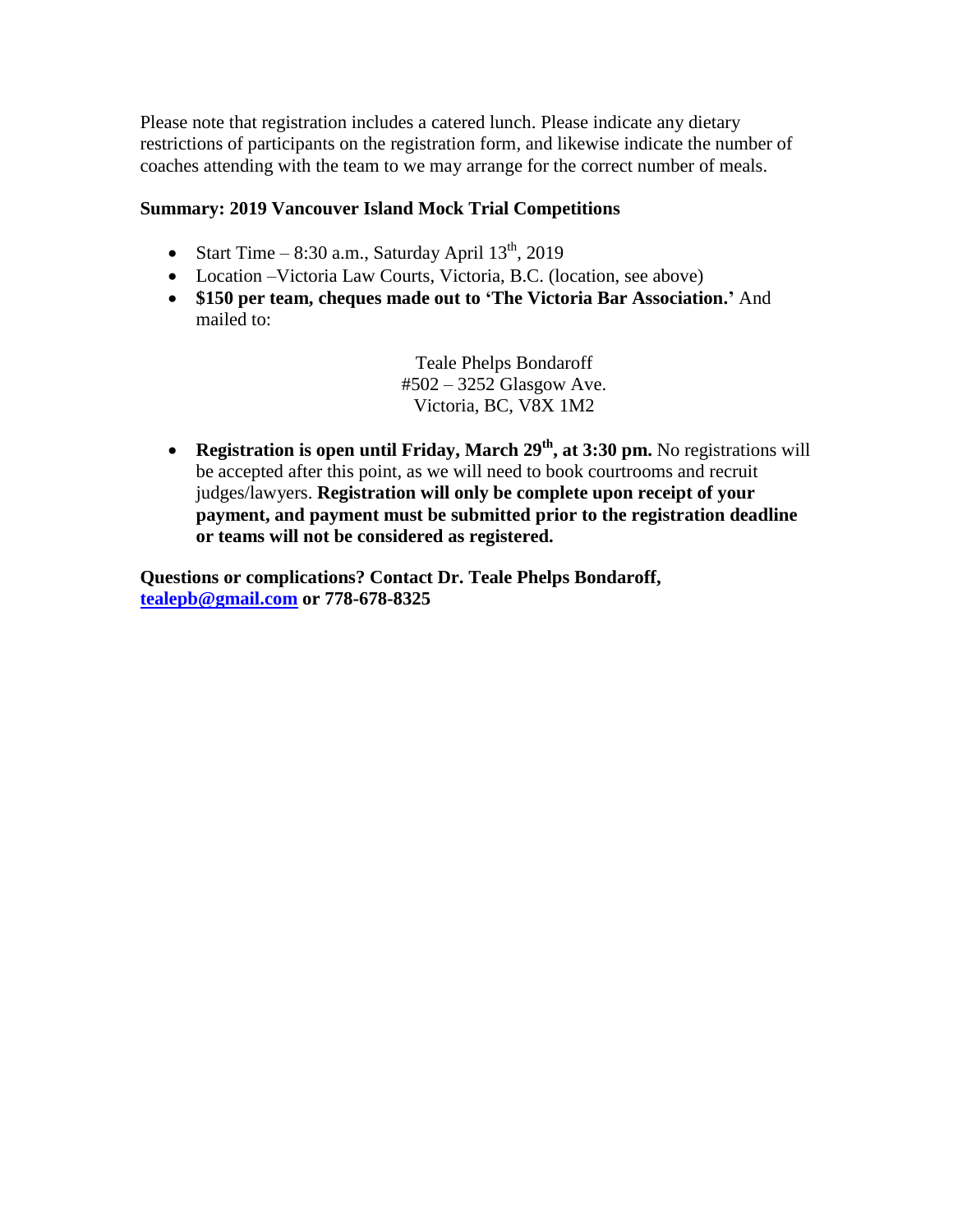#### **2019 Vancouver Island Mock Trial Competition, Saturday, April 13, 2019.**

**Registration Deadline: Friday, March 29th at 3:30 pm. Cost: \$150 per team** (6 to 10 students). ~Please note any dietary requirements of participants and coaches~ Name of School - \_\_\_\_\_\_\_\_\_\_\_\_\_\_\_\_\_\_\_\_\_\_\_\_\_\_\_\_\_\_\_\_\_\_\_\_\_\_\_\_

Name of Contact (coach) - \_\_\_\_\_\_\_\_\_\_\_\_\_\_\_\_\_\_\_\_\_\_\_\_\_\_\_\_\_\_\_\_\_ (Please note the number of coaches attending for catering purposes)

E–Mail that is monitored -  $\frac{1}{2}$  =  $\frac{1}{2}$  =  $\frac{1}{2}$  =  $\frac{1}{2}$  =  $\frac{1}{2}$  =  $\frac{1}{2}$  =  $\frac{1}{2}$  =  $\frac{1}{2}$  =  $\frac{1}{2}$  =  $\frac{1}{2}$  =  $\frac{1}{2}$  =  $\frac{1}{2}$  =  $\frac{1}{2}$  =  $\frac{1}{2}$  =  $\frac{1}{2}$  =  $\frac{1}{2}$  =  $\$ 

Home phone number/Cell - \_\_\_\_\_\_\_\_\_\_\_\_\_\_\_\_\_\_\_\_\_\_\_\_\_\_\_\_\_\_\_\_

School phone number - \_\_\_\_\_\_\_\_\_\_\_\_\_\_\_\_\_\_\_\_\_\_\_\_\_\_\_\_\_\_\_\_\_\_\_

#### **Names of team participants**

|                    | 1)                                                                                                                                                                                                                                                                                                                                                                                                                                                                                       |
|--------------------|------------------------------------------------------------------------------------------------------------------------------------------------------------------------------------------------------------------------------------------------------------------------------------------------------------------------------------------------------------------------------------------------------------------------------------------------------------------------------------------|
|                    |                                                                                                                                                                                                                                                                                                                                                                                                                                                                                          |
|                    |                                                                                                                                                                                                                                                                                                                                                                                                                                                                                          |
|                    |                                                                                                                                                                                                                                                                                                                                                                                                                                                                                          |
|                    |                                                                                                                                                                                                                                                                                                                                                                                                                                                                                          |
|                    | $\bullet$ $\begin{tabular}{c} \hline \multicolumn{3}{c}{} & \multicolumn{3}{c}{} & \multicolumn{3}{c}{} \\ \multicolumn{3}{c}{} & \multicolumn{3}{c}{} & \multicolumn{3}{c}{} \\ \multicolumn{3}{c}{} & \multicolumn{3}{c}{} & \multicolumn{3}{c}{} \\ \multicolumn{3}{c}{} & \multicolumn{3}{c}{} & \multicolumn{3}{c}{} \\ \multicolumn{3}{c}{} & \multicolumn{3}{c}{} & \multicolumn{3}{c}{} \\ \multicolumn{3}{c}{} & \multicolumn{3}{c}{} & \multicolumn{3}{c}{} \\ \multicolumn{3$ |
|                    |                                                                                                                                                                                                                                                                                                                                                                                                                                                                                          |
|                    | $\bf 8)$                                                                                                                                                                                                                                                                                                                                                                                                                                                                                 |
| <b>Alternates:</b> |                                                                                                                                                                                                                                                                                                                                                                                                                                                                                          |
|                    |                                                                                                                                                                                                                                                                                                                                                                                                                                                                                          |
|                    |                                                                                                                                                                                                                                                                                                                                                                                                                                                                                          |

# **Registration Deadline: Friday, March 29th at 3:30 pm.**

**This information should be e-mailed to [tealepb@gmail.com.](mailto:tealepb@gmail.com)** I will then send a confirmation of receipt via e-mail. **Registration will only be complete upon receipt of your payment, and payment must be submitted prior to the registration deadline or teams will not be considered as registered.** A receipt or invoice can be provided upon request.